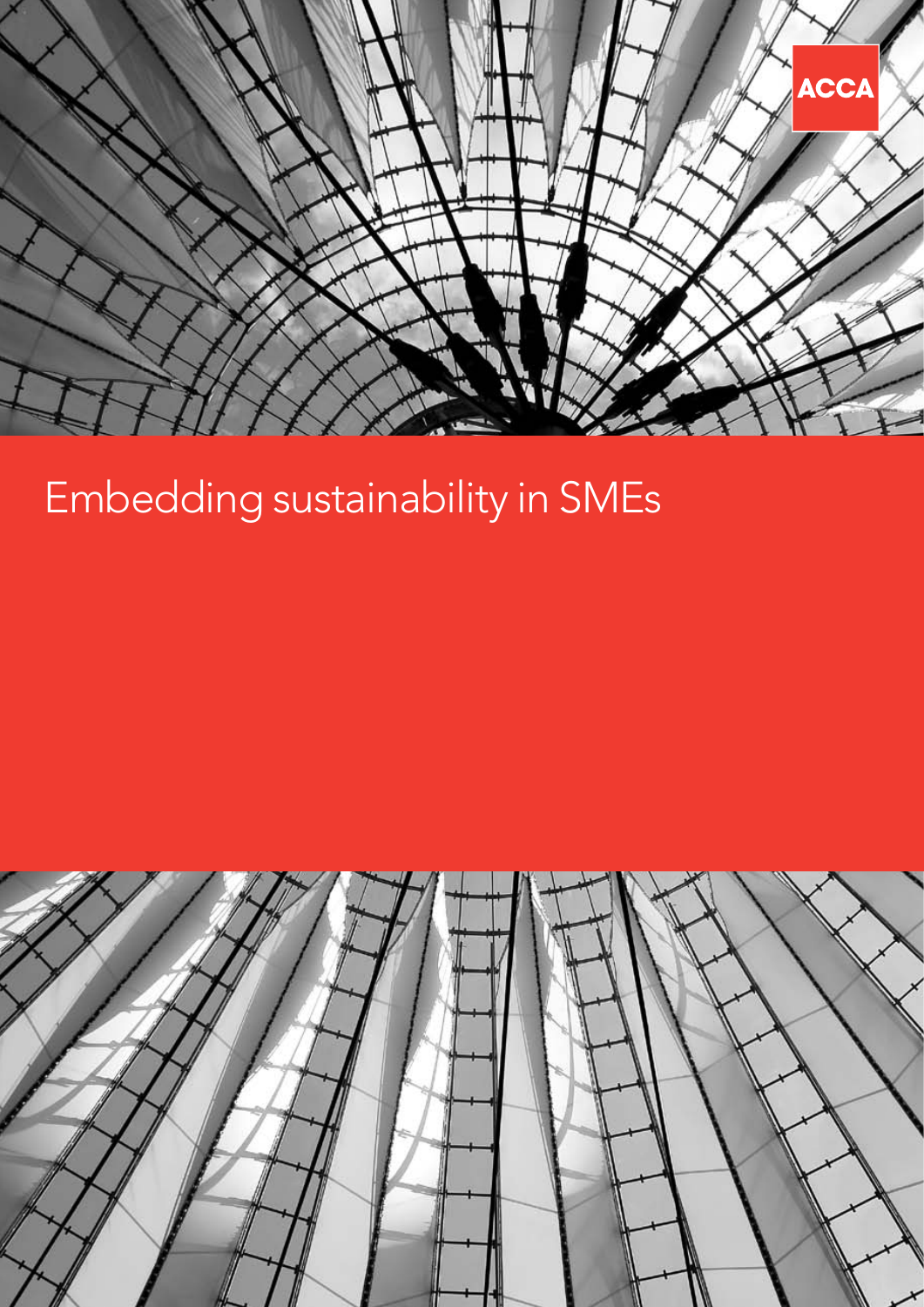# About ACCA

ACCA (the Association of Chartered Certified Accountants) is the global body for professional accountants. We aim to offer business-relevant, firstchoice qualifications to people of application, ability and ambition around the world who seek a rewarding career in accountancy, finance and management.

Founded in 1904, ACCA has consistently held unique core values: opportunity, diversity, innovation, integrity and accountability. We believe that accountants bring value to economies in all stages of development. We aim to develop capacity in the profession and encourage the adoption of consistent global standards. Our values are aligned to the needs of employers in all sectors and we ensure that, through our qualifications, we prepare accountants for business. We work to open up the profession to people of all backgrounds and remove artificial barriers to entry, ensuring that our qualifications and their delivery meet the diverse needs of trainee professionals and their employers.

We support our 154,000 members and 432,000 students in 170 countries, helping them to develop successful careers in accounting and business, with the skills needed by employers. We work through a network of over 80 offices and centres and more than 8,400 Approved Employers worldwide, who provide high standards of employee learning and development.

### ABOUT THE ACCA GLOBAL FORUM FOR SMES

The ACCA Global Forum for SMEs provides a unique platform for promoting the role of SMEs in the global economy. Representing over 15 countries and a wide range of professional backgrounds – from finance institutions, a cademics and professional advisers to entrepreneurs themselves – the Forum represents the sector's needs at a global level and facilitates the sharing of best practice.

<www.accaglobal.com/global-forums>

This paper presents the ACCA Global Forum for SMEs' recommendations for the development of a series of SMEspecific measures and approaches that will need to be adopted by governments, the business support community and the accountancy profession, if current efforts to engage SMEs in sustainable business practices are to gain significant momentum.

The paper also draws on ACCA's 2012 research report *[Environmental Aspects of](http://www.accaglobal.com/content/dam/acca/global/PDF-technical/small-business/rr-128-001.pdf)  [Sustainability: SMEs and the Role](http://www.accaglobal.com/content/dam/acca/global/PDF-technical/small-business/rr-128-001.pdf)  [of the Accountant](http://www.accaglobal.com/content/dam/acca/global/PDF-technical/small-business/rr-128-001.pdf)*.

2 November 2012 © The Association of Chartered Certified Accountants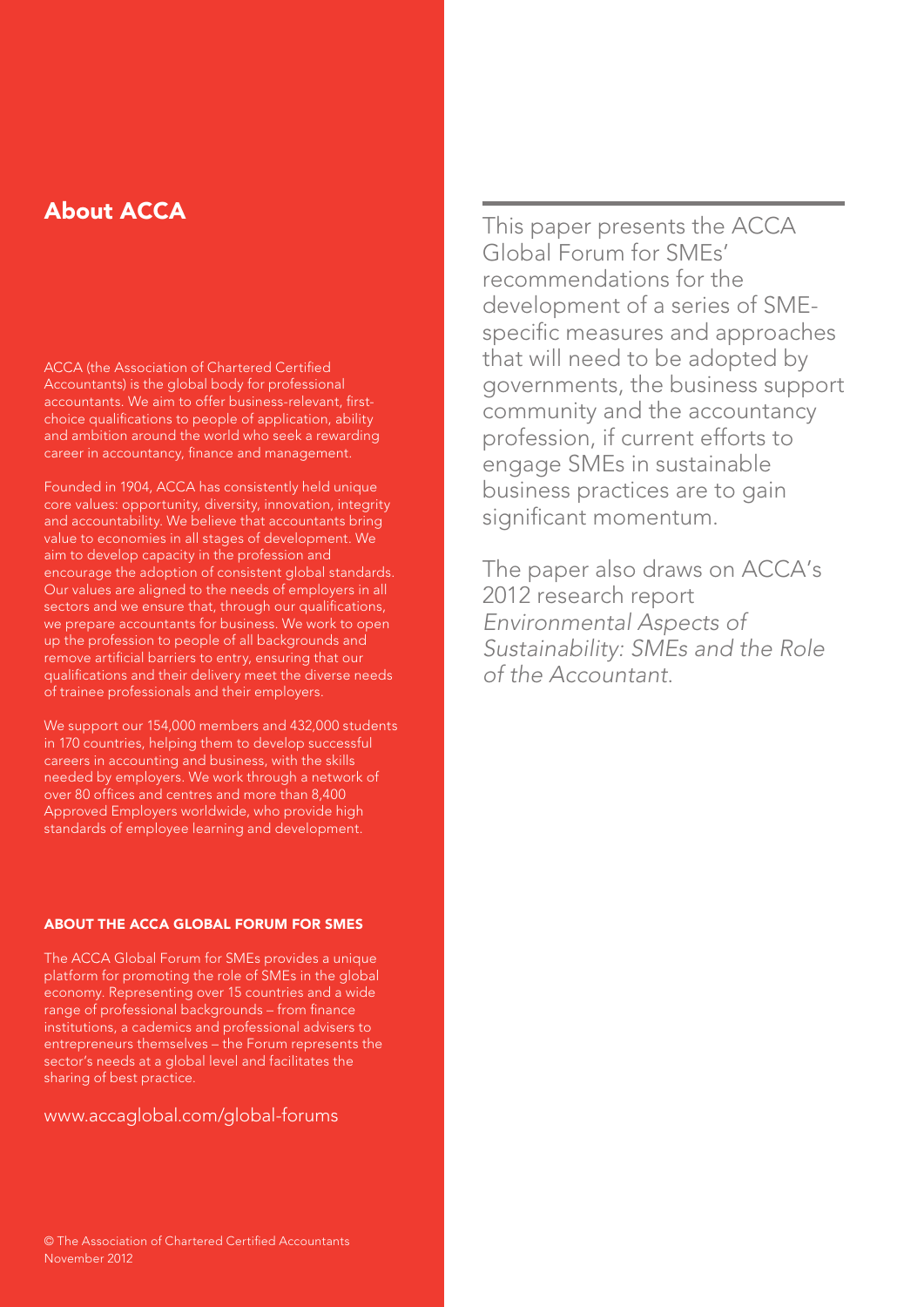# Introduction

Policymakers' commitment to responsible and sustainable business practices is increasingly backed by ambitious and specific commitments on carbon emissions and the use of energy. The COP 17 Conference in Durban in late 2011 took climate change negotiations between governments to a new level, setting the whole world on a course for a low-carbon economy by 2020 (Adams 2012). In practice, it is difficult to see how such commitments can be monitored, or met, unless smaller businesses as well as large ones can make savings and report on progress.

While no definitive estimates exist regarding SMEs' environmental impact, it is thought to be broadly in line with their economic contribution – SMEs represent more than 90% of global businesses and account, on average, for about 50% of Gross Domestic Product of all countries and for 63% of their employment (ACCA 2010). Specific estimates of SMEs' environmental impact range from 60% to 70% (Calogirou et al. 2010; Hilary 2004) of all industrial pollution, demonstrating that while each SME's individual impact may be limited, collectively, the sector has considerable potential for making cuts to meet government commitments on carbon emissions and the use of energy.

Although there are clearly some important business and competitive advantages to be gained, the literature on environmental management and green innovation shows that most SMEs have been slow to adopt environment-related improvements. For instance in the EU, only 29% of SMEs have introduced measures to save energy or raw materials (compared with 46% of large enterprises) and only 4% have a comprehensive energy efficiency system such as EMAS or ISO14001 in place (compared with 19% of large enterprises) (Calogirou et al. 2010).

Given the importance of SMEs for the world economy and the sector's impact on social and environmental issues, it might seem surprising that SMEs have been relatively marginalised in the debate on sustainability and corporate social responsibility, and relatively ignored in academic research on CSR and high-level policy initiatives. There are signs, however, that this is now changing, and that SMEs' role and the potential benefits from sustainable business are being actively acknowledged and promoted. A series of SMEspecific measures and approaches will need to be adopted, if these efforts are to gain any significant momentum.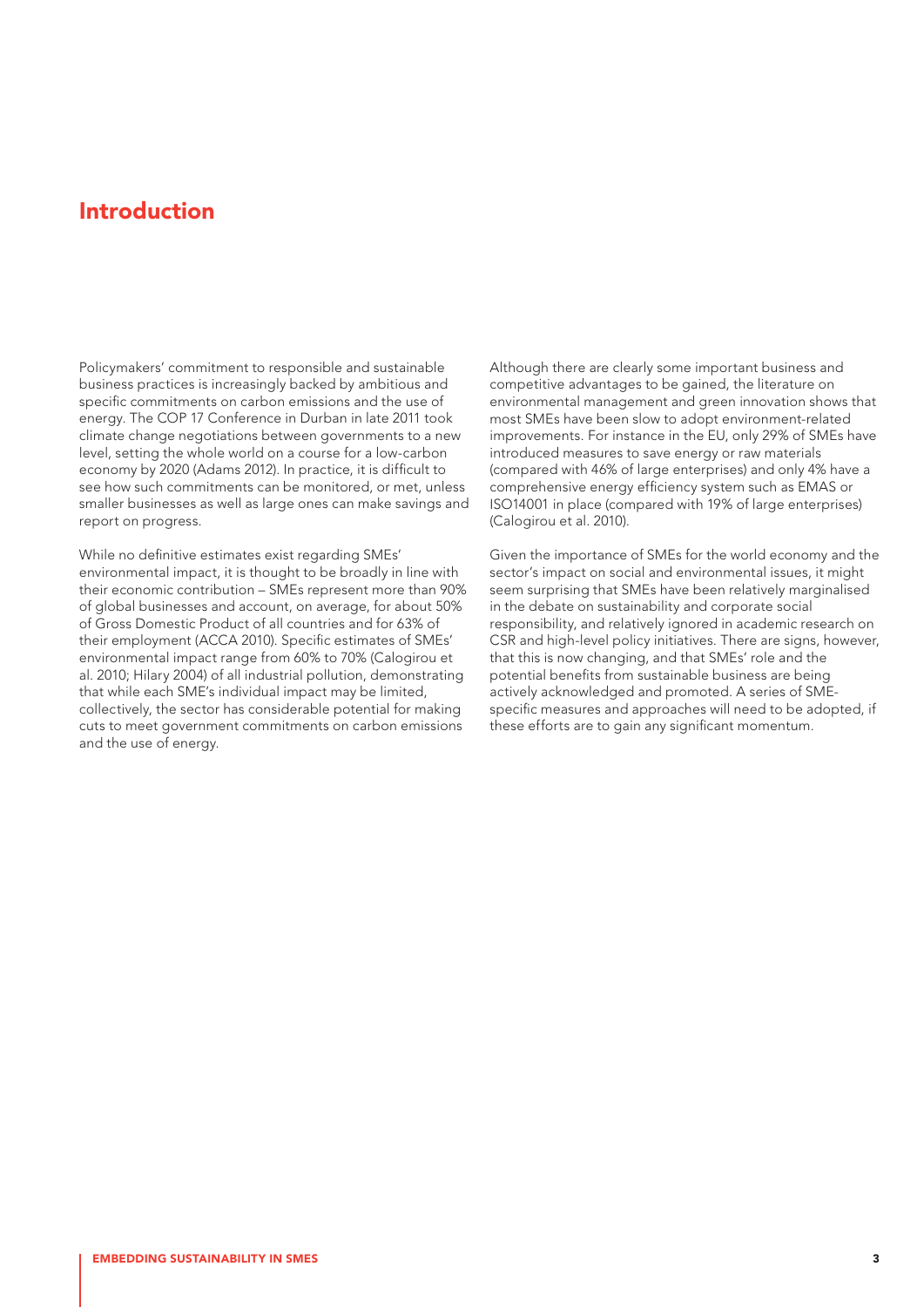# An SME approach

Developing an SME approach to sustainability in business practice, business support or public policy will rely on understanding the dynamics of such a diverse sector. Firstly, SMEs are not scaled-down versions of large organisations and in fact their needs are extremely varied even within the sector itself. Medium-sized enterprises will, for example, clearly possess more developed managerial and organisational structures than do most small enterprises. In fact, research has found that the number of employees is one of the most influential structural factors affecting the implementation of environmental practices by a firm (Gonzalez-Bonito and Gonzalez-Bonito 2006) and the profound differences in employment (ranging from 0 to 250) in the SME sector demonstrates its complex and varied needs. Therefore, any initiatives that focus on engaging the SME sector should not only take into account the differences between large companies and SMEs, but also the differences between micro, small and medium-sized enterprises in this respect.

A crucial factor in engaging SMEs in sustainability debate and practice will be the role of the owner-manager, bearing in mind that most small businesses are both owned and managed by the same individual. Compared with the bigger listed companies that are increasingly under pressure by various stakeholders to report on their sustainability practices, the owner-manager does not have to answer to shareholders and a board and thereby has more freedom and power to implement sustainability practices – or to ignore

them. Research has demonstrated that for SMEs, the ownermanager's personal motivations for taking socially responsible initiatives are more important than for example, marketing, strategic, or public relations approaches (Jenkins 2004), in visible contrast to sustainability motivations for larger firms. Hence, initiatives that aim to increase the interest and uptake of sustainability in SMEs need to be able to engage owner-managers directly with a thorough understanding of their motivations. Fortunately, ACCA's research among the world's most promising high-growth SMEs shows that many high-impact entrepreneurs (47%) are motivated by the need to make a difference in the world, and that this motivation correlates with good environmental practice further down the line. On the other hand, those motivated mostly by money end up developing their businesses more slowly (ACCA 2012b).

#### WHAT MAKES AN SME DIFFERENT?

An SME is:

- managed in part or in whole by its owner(s)
- independent, rather than a subsidiary or franchise
- • informal, without bureaucratic procedures and structures
- • dealing with day-to-day cash flow challenges and responding to short-term problems
- characterised by multi-tasking and flexibility
- characterised by the importance of personal relationships

Source: Network for Business Sustainability (2012).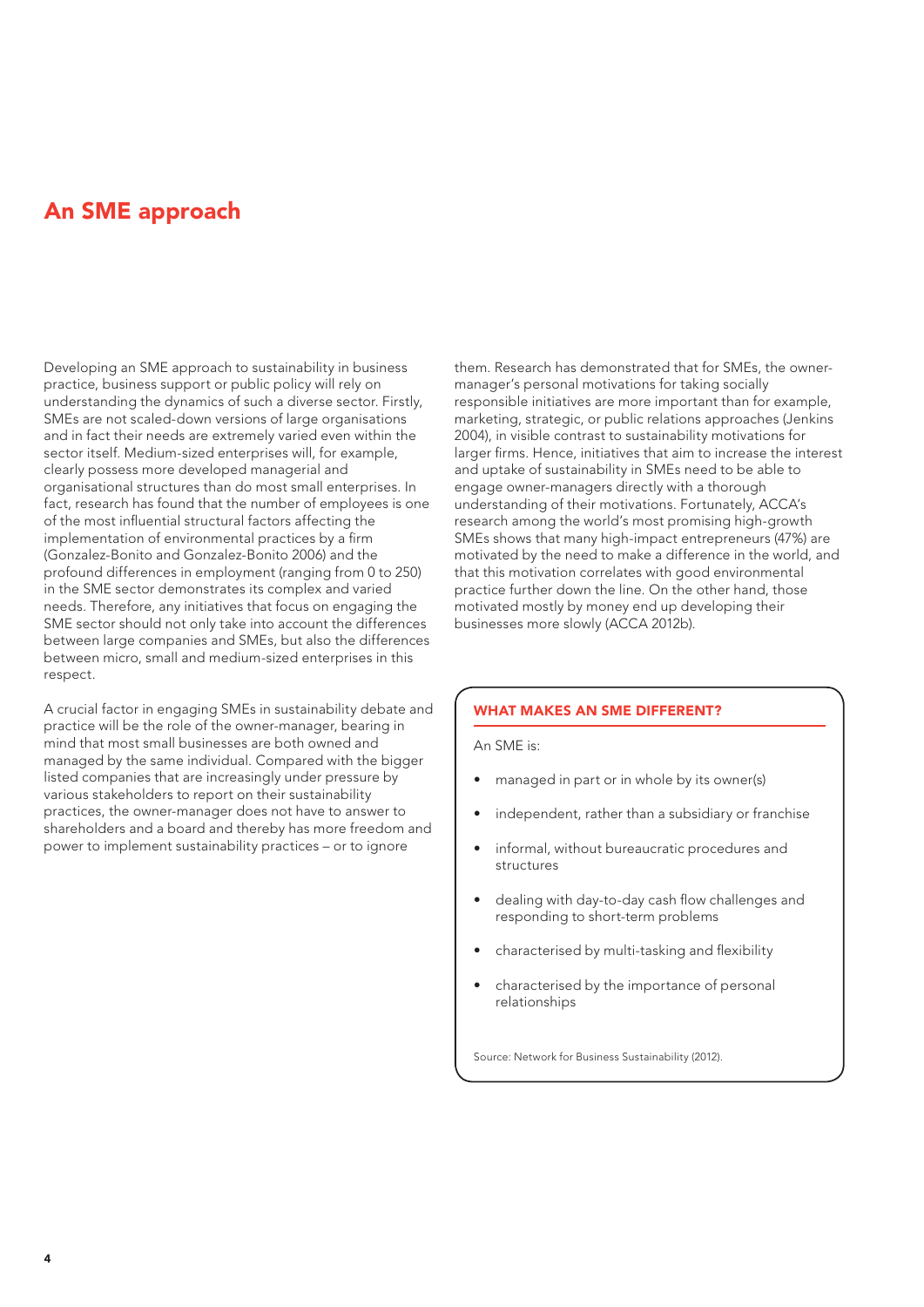## A business case

Both government and business-support professionals realise that efficiency savings are the most common trigger for deliberate sustainable business practices among small and micro enterprises. Because SMEs' use of inputs, especially energy, is rarely optimal, accountants can leverage their positions as advisers on financial management to engage the sector by pointing out quick gains through increased efficiency. For this first contact with sustainable business practices and reporting to be successful, returns will usually need to be demonstrable within fairly short intervals – a maximum of three years – in order to fit with the planning cycle of owner-managers, and truly reflect small businesses' cost of capital. SMEs that are engaged in environmental initiatives (eg recycling, waste reduction, pollution prevention, water conservation) can also obtain grants and financial assistance in addition to the cost savings resulting from waste minimisation and energy efficiency. Many national governments are now committed to reducing their levels of greenhouse gas emissions, and the SME sector can benefit from the incentives offered to businesses with the aim of meeting these targets. The businesses' need to be profitable must therefore be fully exploited with real, demonstrable and certain outcomes for the small businesses that both the government and the business support community are able to communicate effectively.

SMEs with sustainability integrated in their business models now have access to new markets and increased business opportunities. This has resulted in new business models – social enterprises – and entirely new markets such as the ones related to the green economy. As large corporations are coming under added pressure by their stakeholders to ensure sustainability and ethical practises within their entire supply chain, additional demand is being created for sourcing and servicing through SMEs that have a demonstrable focus on sustainability. Moreover, public sector procurement criteria is also moving towards evaluating organisations on the basis of sustainability and ethical practises in addition to the per-unit contracting cost. One such example is the 2012 Public Services (Social Value) Act in the UK. SMEs with sustainability embedded in their business model will in these situations have a definite strategic edge.

## RAISING AWARENESS OF STRATEGIC ADVANTAGES

While the potential for savings can help to rouse an ownermanager's interest, such savings will not always be large enough to make the case for long-term investment or innovation – in fact, savings may accrue entirely to the business's more powerful customers. The simplest types of efficiency savings may convey no advantage at all if they are easy to replicate. Rather, the potential of sustainable practices to overcome barriers to entry into large supply chains, including those of government itself, to trigger innovation and to help further engage the workforce will matter more to forward-looking owner-managers. In order to obtain such advantages, however, businesses need not only to achieve savings but also to demonstrate improvements year on year.

SMEs' more informal way of practising sustainability demonstrates that they are simply not realising the strategic advantages of their current or potential sustainability activities. Indeed, research confirms that SMEs' sustainability strategies are generally informal, while large firms' sustainability strategies have a higher degree of integration within corporate strategy (Russo and Tencati 2009). There is an argument that CSR and sustainability need to be further integrated as part of an SME's business strategy, adopting a long-term vision and an approach that moves away from philanthropy and consumer trends and is more closely tied to the strategic benefits. These may include building networks, capturing resources and talent within the organisation, developing a more innovative workforce, generating a better flow of knowledge and information and generally, making improvements in the whole business environment – these, and numerous other advantages ought to be more actively promoted, in addition to cost savings.

'It is no longer a question of whether SMEs should invest in sustainability, but how to ensure it is embedded within their strategy to spur competitiveness. Sustainability can be a cost-advantage to SMEs if it focuses on the organizational capabilities and emulates the core competencies of the firm. SMEs are inherently more flexible and adaptive than their larger counterparts, and their size enables to operationalize sustainability with no radical or costly transformation. This can include new operating models, available technology and new managerial practices that creates difficult-to-trade assets that increases the productivity and performance of the firm.' TATJANA DE KERROS, ADVISOR, SME & ENTREPRENEURSHIP POLICY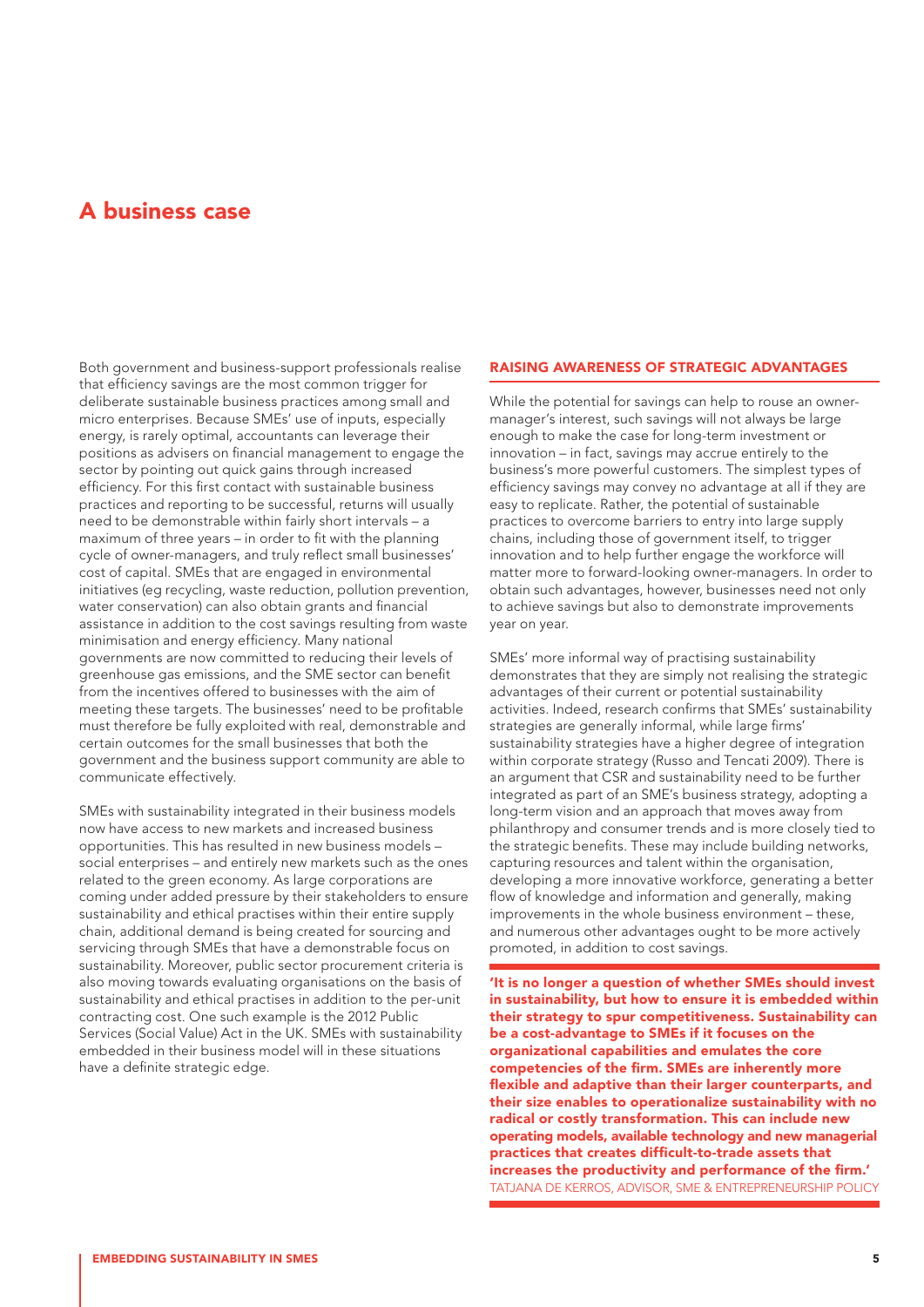# The role of accountants

Recent research on sustainability uptake in SMEs also points to the necessity of working with and through organisations that are already known and trusted by SME owner-managers (DEFRA 2006). In this context, accountants are often cited as intermediaries who could serve as credible channels for communication with SMEs on sustainability-related issues, since they are (often) the only business adviser with whom a small firm is naturally in contact. SMEs generally exhibit lower levels of awareness of the advice and support that is available, and reluctance to access it, which makes it very important for policymakers to direct their resources to the right choice of facilitator, ie the actor or organisation with whom SMEs would prefer to and/or naturally interact about sustainability.

Within SMEs, the finance function becomes involved in standardisation of information and monitoring of operations at relatively low turnover and headcount levels (£100k-–£1m, <50 employees) and could in theory make the case for, and establish, rudimentary sustainability-reporting practices. Among SMEs larger than this, however, the finance function's efforts will need to be refocused towards embedding sustainability measurements into the case for new products and services and monitoring the SME's own supply chain (ACCA 2012a).

The European Expert Group on CSR and SMEs (2007) identified accountants in practice as one type of 'intermediate' that could play an important role in this respect.

To the extent that these [SMEs] organisations are or can be convinced of the benefits of supporting CSR amongst SMEs, they have the necessary legitimacy and contact networks to play a very positive role.

The potential for accountants to offer sustainability advice is not only linked to their close affinity with the sector and the access and trust this tends to generate, but it is also very much linked to their core competence.

Indeed, in the same way that a range of management and financial accounting techniques have been regarded as powerful tools used in managing, planning, enhancing and communicating the economic performance of businesses, broader systems of environmental accounting and accountability have the potential to be powerful tools in the managing, planning, enhancing and communicating the environmental impact of organisations. Environmental accounting can therefore be considered as covering all areas of accounting that may be affected by the business response to environmental concerns, or pressures. Against this backdrop, small and medium-sized accounting practitioners (SMPs) can play an important role in fostering environmental accounting and accountability practices' (Spence et al. 2012).

There is limited evidence that accountants in industry or practice are currently moving in this direction: in a large international survey, Forbes Insights (2011) found that only about 12% of all SMEs using accountants for financial management advice also used them for advice on their operations. Nonetheless, the changing landscape of business support and, equally, the ever-increasing focus on business sustainability, on the part of both governments and customers, means that it is in many ways inevitable that SMEs' demand for sustainability-related skills and advice will increase.

'Good environmental governance is increasingly important to the SME sector as a means to strengthen customer loyalty and enhance company image. In fact, it would lead to competitive advantage and sustainability for the SMEs themselves. Professional advisors would play an important role in such areas of: adoption of an environmental management system; supply chain management; accreditation with regard to environmental performance; engagement with stakeholders and sustainability reporting.'

ROSANNA CHOI, PARTNER, CWCC, CERTIFIED PUBLIC ACCOUNTANTS (HK)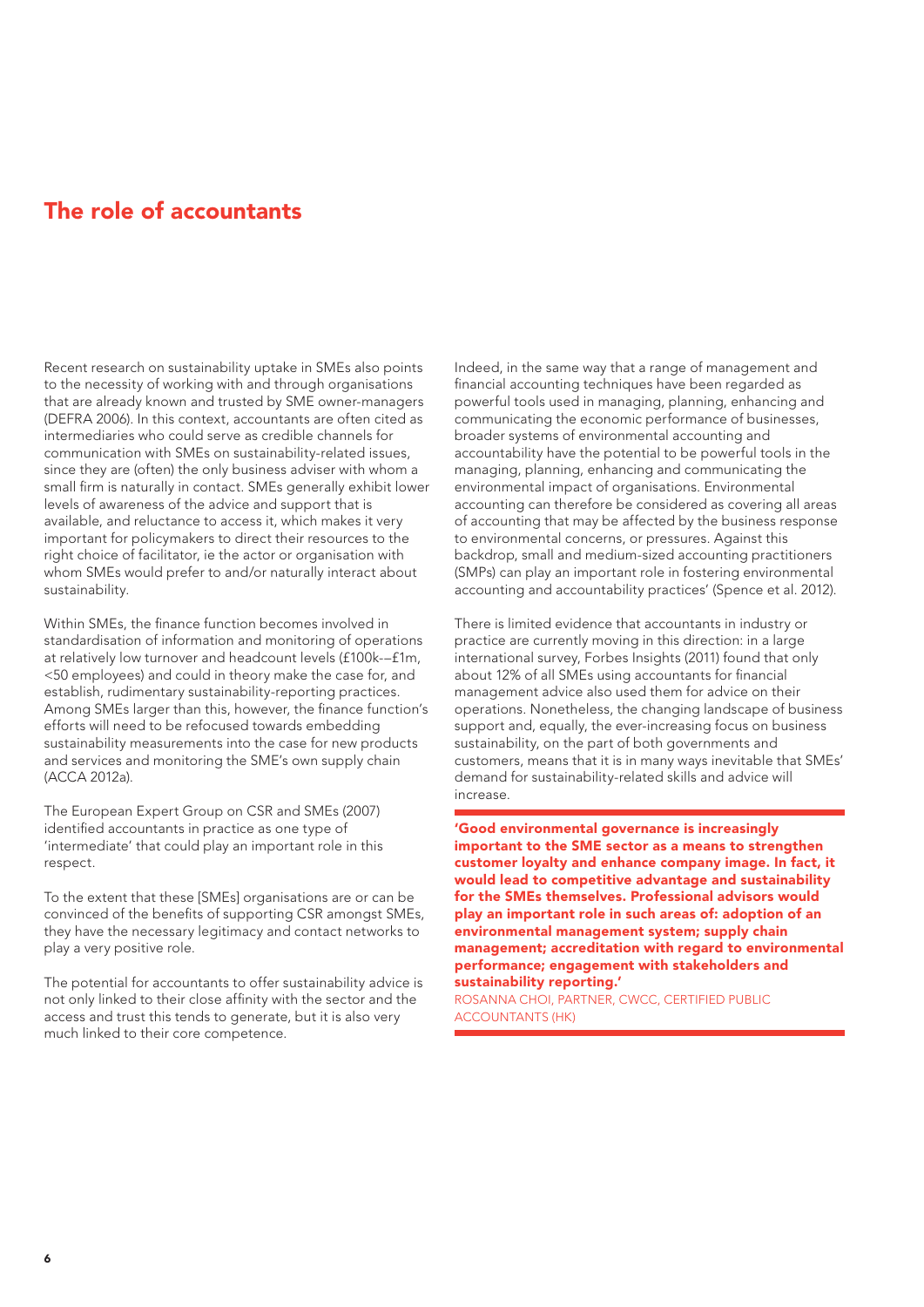Seeking recognised training and education is necessary for those wishing to offer chargeable environmental sustainability advice in the future.

The opportunities for SMPs and accountants in business to develop their skills in response to this are manifold. First, as mentioned above, accountants may provide assistance in linking SMEs' performance on environmental sustainability to traditional business metrics, and improve the usefulness of their communication and reporting, by familiarising their clients and their businesses with the relevant reporting models (Gould 2011; IFAC 2011a; IIRC 2011). Secondly, accountants can help businesses to measure their sustainability performance in terms of their positive and negative environmental impact (Stubblefield Loucks et al. 2010). Thirdly, accountants working both in SMEs or advising the owner-managers can play a leading role in communicating the business case. For any of this potential to be realised, however, they will need to take some vital steps towards developing their businesses and their skills in this direction.

## STEPS FOR ACCOUNTANTS

#### **Partnership**

SMPs should establish collaboration with local environmental-sustainability experts in order to gain local access to credible knowledge.

#### Gaining experience

This begins in the SMP's own business. Practitioners should review the environmental sustainability of their own business, then use that valuable experience to have rounded, relevant conversations, based on genuine experience, with their clients. This also has the advantage of introducing the topic to colleagues within the SMP who do not already have a personal interest.

#### Seeking information

Practitioners should familiarise themselves with information sources that they could recommend to others or use to broaden their own knowledge.

#### Formalising commitment

Where appropriate, practitioners should formalise their commitment to offering environmental sustainability advice through marketing and profile raising in newsletters, their documentation and website.

Source: ACCA research report no 128 (Spence et al. 2012).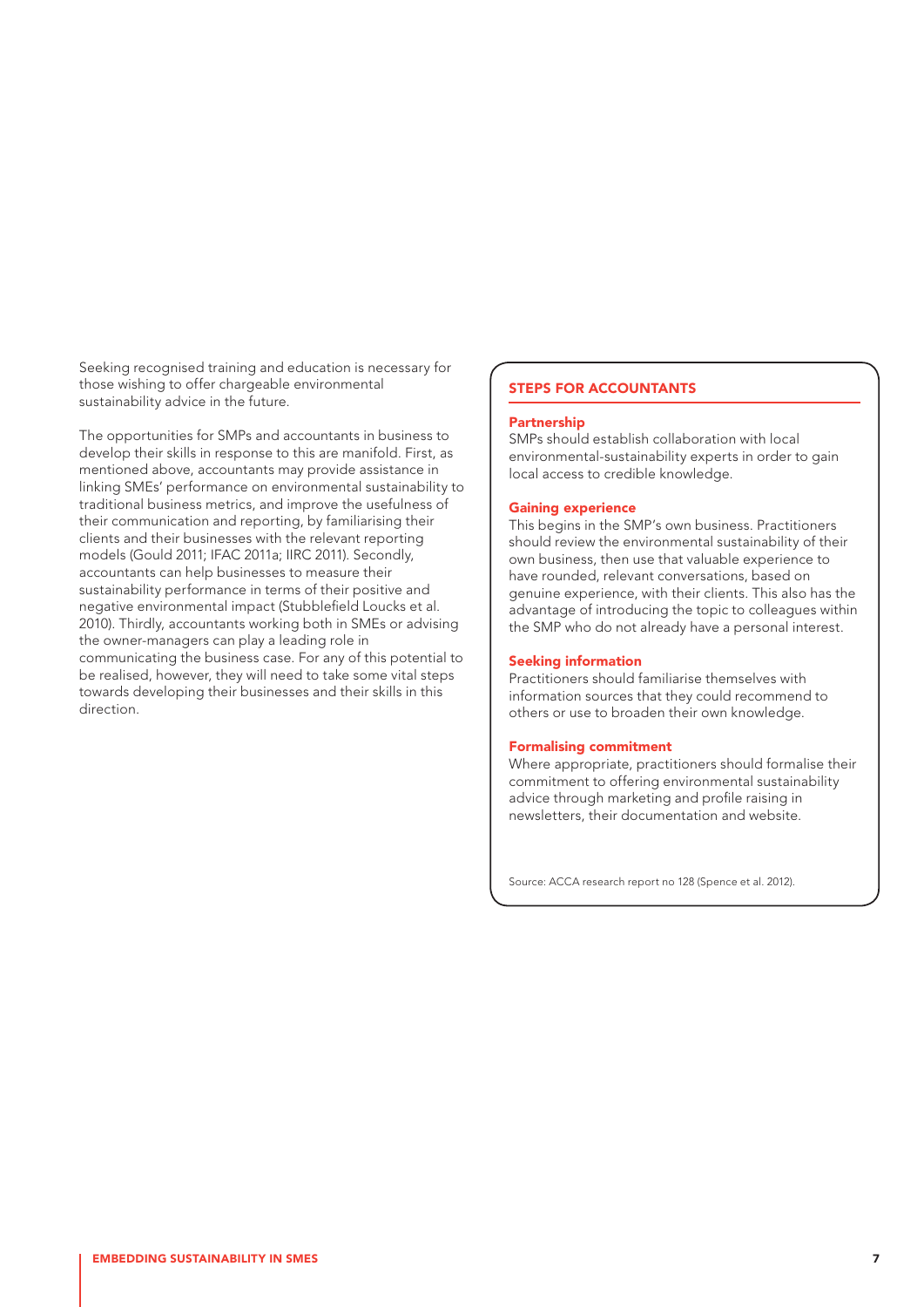# Reporting standards need to 'think small first' and account for change

Regulators are rightly cautious about lumbering SMEs with disproportionate regulatory requirements in the name of sustainability; in practice, as mandatory reporting by larger businesses and the public sector relies on input from their suppliers, sooner or later reporting requirements are likely to trickle down to even the smallest of businesses. The challenge for all stakeholders is to manage the administrative burden of such reporting throughout the supply chain in order to avoid wasteful duplication, heavy-handed regulation, or barriers to entry.

Policymakers and practitioners alike have long approached sustainability from the point of view of the more proactive large corporates (Plugge and Wiemer 2008). Standards developed by or for these will not necessarily work for smaller businesses. SMEs will rely particularly on common standards, clearly mapped to customer and regulatory requirements, because as standards-takers they can incur substantial costs in complying with multiple frameworks (Forstater et al. 2006).

The smallest of businesses require simple methodologies, making use of financial data that they already produce for management purposes and of conversion factors developed by government (DEFRA and DECC 2009). Combined, these can inform simple footprinting exercises, using input/output financial analysis to demonstrate businesses' commitment to footprinting, and to inform tenders and direct the ownermanagers towards priority areas for improvement.

This initial approach is not, however, sufficient for the purposes of monitoring and documenting improvements because, for the sake of simplicity, it relies on static assumptions about resource efficiency (Kilpinen and Clarkson 2009). It is also insufficient for the purposes of customers, whose main interest in sustainability reporting, as discussed, will be to flag up potential savings in their supply chains and monitor whether these are being achieved. Ideally, monitoring improvements would require the use of physical consumption data that are costly to prepare (IFAC 2011b), but SMEs can use financial and (some) physical data in order to build 'benchmark' footprints, establish assumptions on the relationship between financial flows and physical consumption and then forecast, monitor and report on these.

'SMEs represent 99% of EU companies and provide 67% of jobs. Therefore, they are key players in the transition towards a green economy. The main EU sustainability programmes should acknowledge this central role of SMEs and provide a favourable framework to support them. It should enable SMEs to become greener without being pushed out of the market, thus ensuring the high level of employment and growth which has always been their fundamental contribution to the EU economy.' GUIDO LENA, DIRECTOR FOR SUSTAINABLE DEVELOPMENT, UEAPME (The European Association of Craft, Small and Medium-sized Enterprises)

## STEPS TO SUSTAINABILITY REPORTING

The five steps to sustainability reporting are:

- committing the business publicly to taking action
- assessing the business' impact (footprint)
- setting targets for reducing impact
- acting to reduce impact
- publishing the business' policies and actions.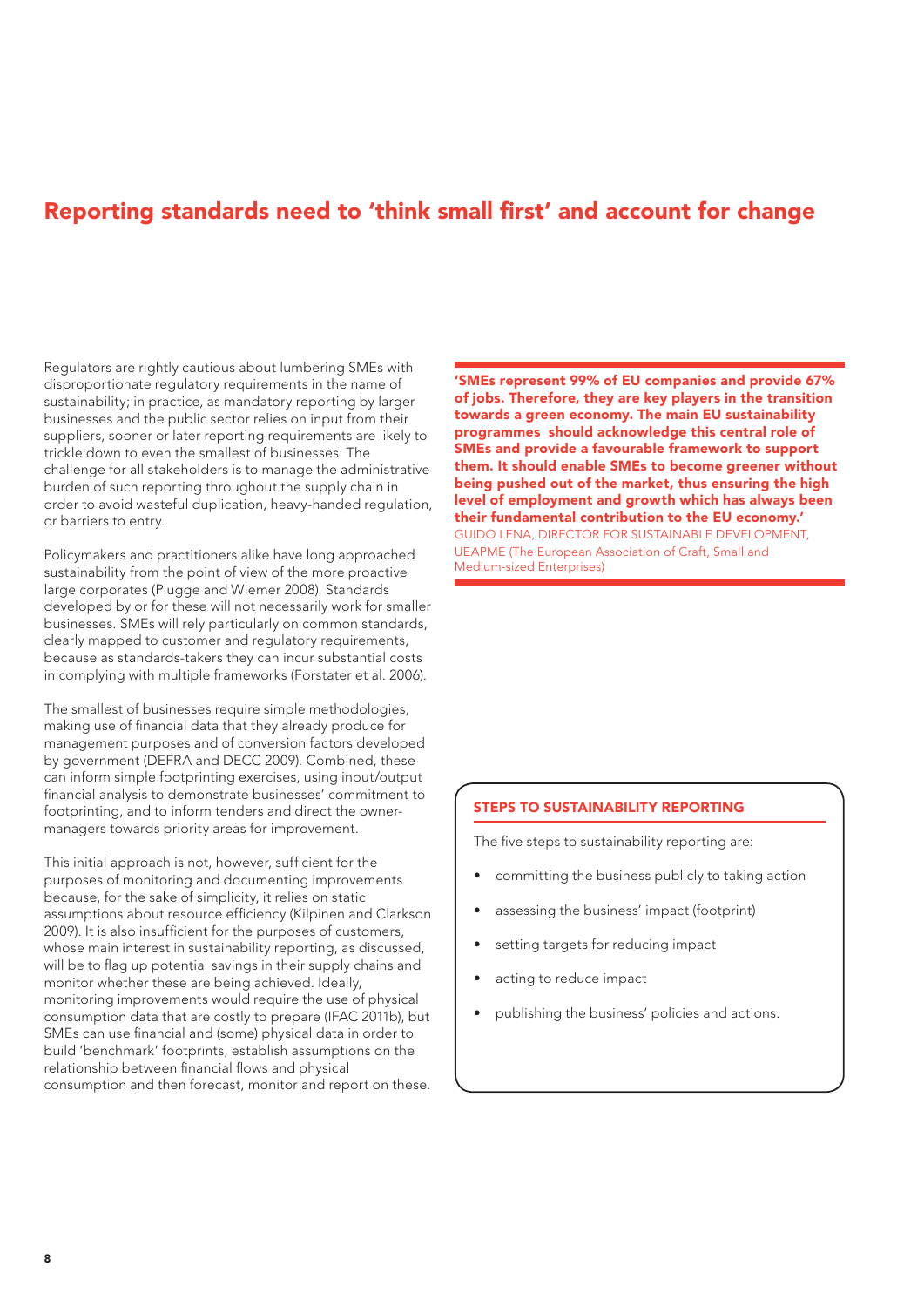## The role of the accountancy profession

Footprinting and sustainability reporting are still relatively new disciplines for SMEs and their advisers. The priority now is to ensure a move towards common standards, built from the bottom up. Eventually, as more emphasis is placed on aligning standards and ensuring comparability, footprinting and reporting methodologies ought to be integrated into the accounting, IT and financial reporting systems of SMEs and become interoperable with those of their larger customers. While this process is already underway, it is not realistic for the accountancy profession, entrepreneurs or policymakers to expect immediate results – these could take a decade or more to materialise. Even with widely accepted standards in place, the comparability of reports between businesses, especially businesses of different sizes or in different sectors, would not be guaranteed, as indeed it is not in the case for financial statements (Cole et al. 2009). Professional judgement would still be of the utmost importance.

This could present the accountancy profession with a challenge, since generally neither business owners nor accountants are skilled in translating costs into sustainability data. Larger businesses are responding to this challenge through the use of external assurance services (KPMG 2008) but this is unlikely to be an option for the majority of small businesses. Alternatively, accountants may need to extend their professional networks in order to incorporate trusted sustainability professionals to whom they can direct clients (Jarvis and Blackburn 2009), while the largest practices may try to identify and employ suitably qualified specialists as part of a well-defined service offering.

In addition to this, accountancy bodies need to become more proactive in the SME sustainability debate, providing members with the right tools and resources to help them develop in this direction. The accountancy profession has increasingly adopted broader business-support focus alongside its more 'traditional' compliance assistance, encouraging accountants to identify new business opportunities and to enlarge their portfolio of services. It is now necessary to give active attention to SME sustainability. Whether driven by regulators, larger businesses or customers – SMEs will need to become more proactive in this area and accountants are well placed to help them get there.

#### STEPS FOR PROFESSIONAL BODIES

Professional bodies can promote the adoption of sustainable practices by providing members, either directly or through partnerships, with:

- sources for information about sustainability and relevant regulation
- education on specific sustainability issues for business, such as the implications of resource depletion and energy scarcity
- information about the SME aspects of the ISO14001 and Global Reporting Initiative standards and industry-specific regulations
- training in specific environmental-accountancy techniques (including environmental auditing, carbon costing, etc).

Source: ACCA research report no 128 (Spence et al. 2012).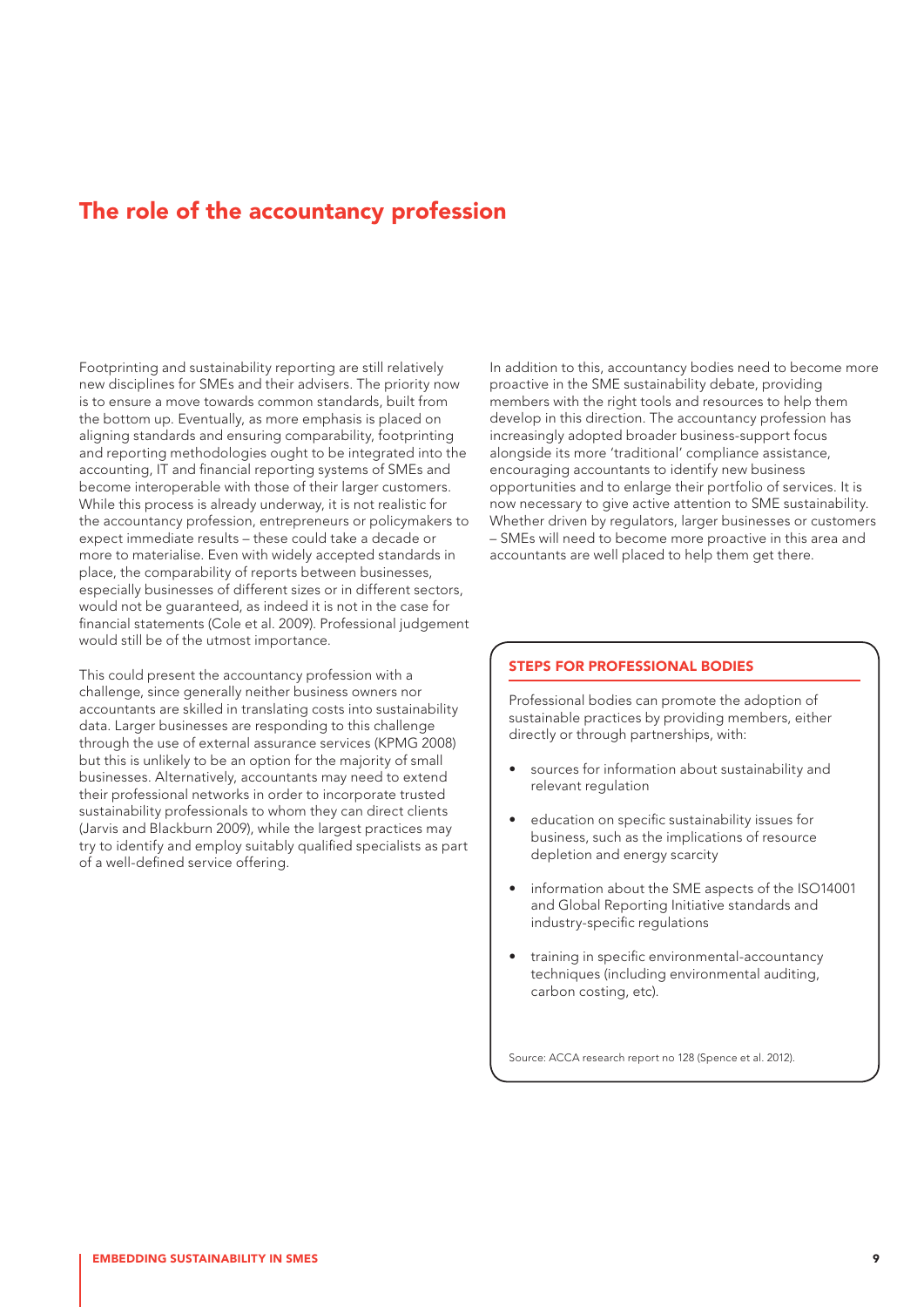## References

ACCA (2010), *Small Business: A Global Agenda*, [<http://www.](http://www.accaglobal.com/content/dam/acca/global/PDF-technical/small-business/pol-afb-sbaga.pdf) [accaglobal.com/content/dam/acca/global/PDF-technical/small](http://www.accaglobal.com/content/dam/acca/global/PDF-technical/small-business/pol-afb-sbaga.pdf)[business/pol-afb-sbaga.pdf](http://www.accaglobal.com/content/dam/acca/global/PDF-technical/small-business/pol-afb-sbaga.pdf)>, accessed 3 October 2012.

ACCA (2012a), *Driving SME Growth Through an Evolving Finance Function*, [<http://www.accaglobal.com/content/dam/acca/global/](http://www.accaglobal.com/content/dam/acca/global/PDF-technical/finance-transformation/pol-afb-dsgt.pdf) [PDF-technical/finance-transformation/pol-afb-dsgt.pdf](http://www.accaglobal.com/content/dam/acca/global/PDF-technical/finance-transformation/pol-afb-dsgt.pdf)>, accessed 3 October 2012.

ACCA (2012b), *High Growth SMEs: Understanding the Leaders of the Recovery*, [<http://www.accaglobal.com/content/dam/acca/global/](http://www.accaglobal.com/content/dam/acca/global/PDF-technical/small-business/pol-tp-hgs.pdf) [PDF-technical/small-business/pol-tp-hgs.pdf](http://www.accaglobal.com/content/dam/acca/global/PDF-technical/small-business/pol-tp-hgs.pdf)>, accessed 3 October 2012.

Adams, Roger (2012), 'CFOs in Climate Change Hotseat', Eco-Business, 3 August, [<http://www.eco-business.com/opinion/cfos-in-climate](http://www.eco-business.com/opinion/cfos-in-climate-change-hotseat-by-roger-adams/)[change-hotseat-by-roger-adams>](http://www.eco-business.com/opinion/cfos-in-climate-change-hotseat-by-roger-adams/), accessed 25 August 2012.

Calogirou, C, Sørensen, S., Larsen, P., Alexopoulou, S., et al. (2010), *SMEs and the Environment in the European Union,* PLANET SA and Danish Technological Institute (European Commission, DG Enterprise and Industry).

Cole, V., Branson, J. and Breesch, D. (2009), 'How to Measure the Comparability of Financial Statements?', *International Journal of Managerial and Financial Accounting,* 1 (4): 379–97.

DEFRA and DECC (2009), *Guidance on How to Measure and Report Your Greenhouse Gas Emissions* (London: DEFRA), 20.

DEFRA (2006), *Encouraging Sustainability Amongst Small Business*, <[http://randd.defra.gov.uk/Document.](http://randd.defra.gov.uk/Document.aspx?Document=SD14007_3807_INF.pdf) [aspx?Document=SD14007\\_3807\\_INF.pdf](http://randd.defra.gov.uk/Document.aspx?Document=SD14007_3807_INF.pdf)>, accessed 13 June 2012.

Forbes Insights (2011), *Rebuilding a Foundation for Post-recovery Growth*, [<http://www.accaglobal.com/content/dam/acca/global/](http://www.accaglobal.com/content/dam/acca/global/PDF-technical/small-business/pol-tp-hgs.pdf) [PDF-technical/small-business/pol-tp-hgs.pdf](http://www.accaglobal.com/content/dam/acca/global/PDF-technical/small-business/pol-tp-hgs.pdf)>, accessed 3 October 2012.

Forstater, M., MacGillivray, A., Raynard, P. and UNIDO (2006), *Responsible Trade and Market Access: Opportunities or Obstacles for SMEs in Developing Countries?*

Gallup (2009), *Innobarometer 2009 Analytical Report Flash Eurobarometer Series #267* (Brussels, European Commission).

Gould, S. (2011), 'Accounting for Sustainability', *Accountancy Plus,* March 2011 (1): 19–20.

The European Expert Group on CSR and SMEs (2007), *Opportunity and Responsibility – How to Help More Small Businesses to Integrate Social and Environmental Issues into What they Do*, [<http://ec.](http://ec.europa.eu/enterprise/policies/sustainable-business/corporate-social-responsibility/sme/european-expert-group/index_en.htm) [europa.eu/enterprise/policies/sustainable-business/corporate](http://ec.europa.eu/enterprise/policies/sustainable-business/corporate-social-responsibility/sme/european-expert-group/index_en.htm)[social-responsibility/sme/european-expert-group/index\\_en.htm>](http://ec.europa.eu/enterprise/policies/sustainable-business/corporate-social-responsibility/sme/european-expert-group/index_en.htm), accessed 25 August 2012.

Hillary, R. (2004), 'Environmental Management Systems and the Smaller Enterprise', *Journal of Cleaner Production*, 12 (6): 561–9.

IFAC (2011a), *Sustainability Framework 2.0* (New York: International Federation of Accountants).

IFAC (2011b), *IFAC Sustainability Framework*, <[http://www.ifac.org/](http://www.ifac.org/publications-resources/ifac-sustainability-framework-20) [publications-resources/ifac-sustainability-framework-20](http://www.ifac.org/publications-resources/ifac-sustainability-framework-20)>, accessed 25 August 2012.

IIRC (2011), *Towards Integrated Reporting. Communicating Value in the 21st Century* (New York: International Integrated Reporting Committee).

Jarvis, R. and Blackburn, R. (2009), *The Role of Small and Medium Practices in Providing Advice to Small and Medium Sized Enterprises, IFAC SMP Committee Information Paper* (New York: IFAC).

Jenkins H M. (2004), 'Corporate Social Responsibility – Engaging SMEs in the Debate', *New Academy Review*, 3 (3): 76-95

Kilpinen, M. S. and Clarkson, P. J. (2009), 'Exploiting Change Impact Analysis to Support sustainability', paper presented to the 7th Annual Conference on Systems Engineering Research (CSER), Loughborough University, April.

KPMG (2008), KPMG International Survey of Corporate Responsibility Reporting (Amsterdam: KPMG).

Network for Business Sustainability (2012), *Primer: Business Sustainability for SMEs*, 3 August, <http://nbs.net/knowledge/primerbusiness-sustainability-for-smes>, accessed 5 November 2012.

Plugge, L. and Wiemer, J. (2008), *Small, Smart and Sustainable: Experiences of SME Reporting in Global Supply Chains*, GRI Research and Development Series (Amsterdam: GRI).

Russo, A. and Tencati, A. (2009), 'Formal Vs Informal CSR Strategies. The Case of Italian SMEs', *Journal of Business Ethics*, 85 ( 2).

Spence L. J., Agyemang G. and Rinaldi L. (2012), *Environmental Aspects of Sustainability: SMEs and the Role of the Accountant*, [<http://www.accaglobal.com/content/dam/acca/global/PDF](http://www.accaglobal.com/content/dam/acca/global/PDF-technical/small-business/rr-128-001.pdf)[technical/small-business/rr-128-001.pdf](http://www.accaglobal.com/content/dam/acca/global/PDF-technical/small-business/rr-128-001.pdf)>, accessed 3 October 2012.

Stubblefield Loucks, E., Martens, M. L. and Cho, C. H. (2010), 'Engaging Small- and Medium-sized Businesses in Sustainability', *Sustainability Accounting, Management and Policy Journal*, 1 (2): 178–200.